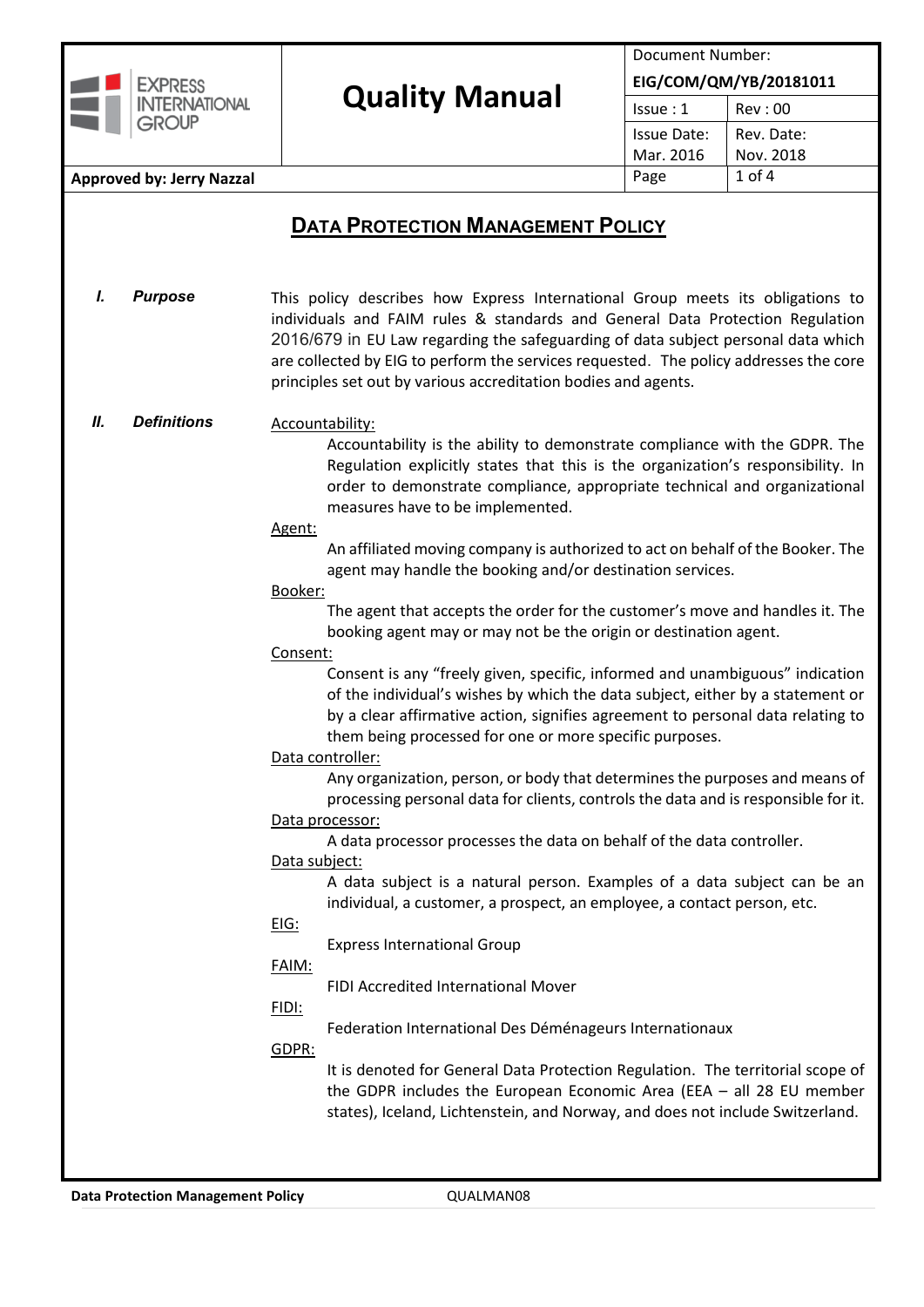| <b>EXPRESS</b><br><b>INTERNATIONAL</b>                                        | <b>Quality Manual</b> | Document Number:       |            |  |
|-------------------------------------------------------------------------------|-----------------------|------------------------|------------|--|
|                                                                               |                       | EIG/COM/QM/YB/20181011 |            |  |
|                                                                               |                       | Is sue:1               | Rev: 00    |  |
| <b>GROUP</b>                                                                  |                       | <b>Issue Date:</b>     | Rev. Date: |  |
|                                                                               |                       | Mar. 2016              | Nov. 2018  |  |
| <b>Approved by: Jerry Nazzal</b>                                              |                       | Page                   | $2$ of 4   |  |
|                                                                               | Personal data:        |                        |            |  |
| They are any information that relates to an identified or identifiable living |                       |                        |            |  |

individual. Different pieces of information, which collected together can lead to the identification of a particular person, also constitute personal data.

#### Subject access:

This is the data subject's right to obtain from the data controller, on request, certain information relating to the processing of his/her personal data.

# Third party:

A third party is any natural or legal person, public authority, agency, or any other body other than the data subject, the controller, the processor, and the persons who, under the direct authority of the controller or the processor, are authorized to process the data.

# Transfer:

The transfer of personal data to countries outside the EEA or to international organizations is subject to restrictions. As with the Data Protection Directive, data does not need to be physically transported to be transferred. Viewing data hosted in another location would amount to a transfer for GDPR purposes.

- *III.* **Scope** The EU GDPR, FIDI and this policy apply to all of EIG personal data processing functions, including those performed on customers', clients', employees', suppliers' and partners' personal data, and any other personal data the organization processes from any source.
- *IV. Principles and Purposes of Processing* EIG, whether it is the Booker or the Agent, needsto collect personal information about people with whom it deals in order to carry out its business and provide its services. Such people include customers, companies, embassies and employees (present, past and prospective), suppliers and other business contacts. Good privacy practices are a part of EIG governance and accountability.

The EIG document is to communicate our Data Privacy & Protection Policy to all of our clients, agents, vendors and staff through our work order instructions; our relocation proposal, our Quality Manual, our web site and various written communications.

#### *V. Types of Data Collected by EIG for Job Requirements*

The information includes:

- 1. Contact information (such as name, postal or e-mail address, and phone or fax number), Business contact information (such as job title, department and name of organization) private and confidential information, sensitive information.
- 2. Government-issued identification documents (such as Passport, Diplomatic ID or other required documents to verify customer identity for the purposes of conducting customs business on your behalf).
- 3. Financial information (such as financial account of Bookers and Origin Agents information used for payment purposes).
- 4. Country of origin information (from which country customers are coming).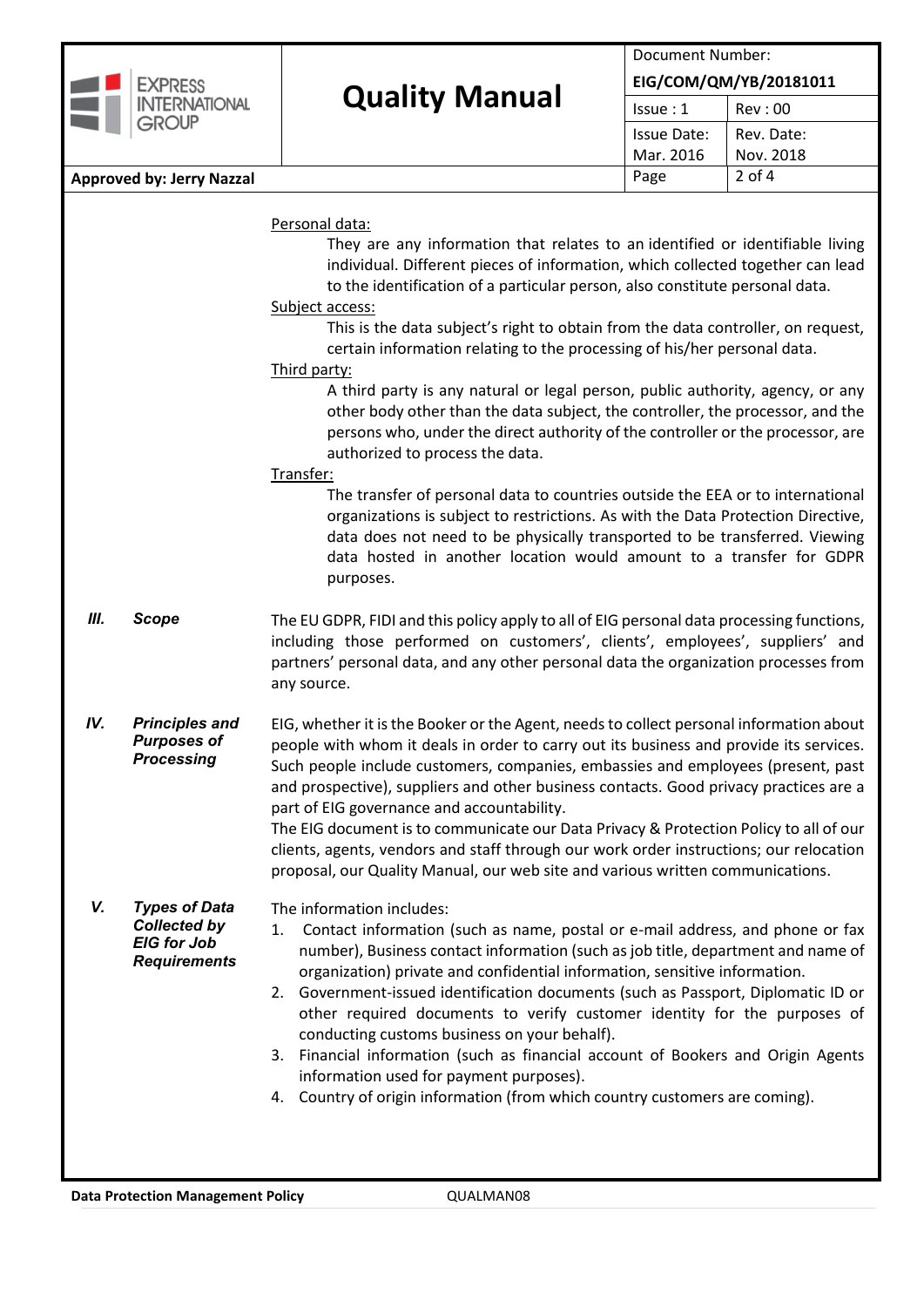| <b>EXPRESS</b>                                                                                                                                                                                                                                                                                                                                                                                                                                                                                                                                                                                           | <b>Quality Manual</b> | Document Number:<br>EIG/COM/QM/YB/20181011 |                         |  |  |
|----------------------------------------------------------------------------------------------------------------------------------------------------------------------------------------------------------------------------------------------------------------------------------------------------------------------------------------------------------------------------------------------------------------------------------------------------------------------------------------------------------------------------------------------------------------------------------------------------------|-----------------------|--------------------------------------------|-------------------------|--|--|
| <b>INTERNATIONAL</b>                                                                                                                                                                                                                                                                                                                                                                                                                                                                                                                                                                                     |                       | Is sue:1                                   | Rev: 00                 |  |  |
| <b>GROUP</b>                                                                                                                                                                                                                                                                                                                                                                                                                                                                                                                                                                                             |                       | <b>Issue Date:</b><br>Mar. 2016            | Rev. Date:<br>Nov. 2018 |  |  |
| <b>Approved by: Jerry Nazzal</b>                                                                                                                                                                                                                                                                                                                                                                                                                                                                                                                                                                         |                       | Page                                       | $3$ of 4                |  |  |
| 5. Contact information for family or friends or other people customer would like us<br>to contact to process documents or receive / ship customer goods while he is out<br>of the country.<br>In addition, we may occasionally be required to collect and use certain types of such<br>personal information to comply with the requirements of the law. No matter how it is<br>collected, recorded and used (e.g. on a computer or on paper) this personal<br>information must be dealt with properly to ensure compliance with the FIDI, ISO,<br>Harmony Network, Crown Group, Cartus and Egyptian Law. |                       |                                            |                         |  |  |

The lawful and proper treatment of personal information by EIG is extremely important to the success of our business and in order to maintain the confidence of our service users and employees.

We ensure that EIG treats personal information lawfully and correctly.

- *VI. Data Protection Principles* EIG fully supports and complies with the principles which are summarized below: 1. Personal data shall be processed fairly and lawfully. 2. Personal data shall be obtained/processed for specific lawful purposes.
	- 3. Personal data held must be adequate, relevant and not excessive.
	- 4. Personal data must be accurate and kept up to date.
	- 5. Personal data shall not be kept for longer than necessary.
	- 6. Personal data shall be processed in accordance with rights of data subjects.
	- 7. Personal data must be kept secure.
	- 8. Personal data shall not be transferred outside EIG unless necessary and under adequate protection.
- *VII. Choice & Consent* Our Data Privacy Policy is created to assure our clients that how their personal information is used, disclosed and stored. By signing the Relocation Proposal they are giving us their consent to provide the needed information, for the sole purpose clearly set out in our notice.
- *VIII. Use, Retention & Disposal* This information is only to be used and shared with third parties and authorities that may need this information to process the jobs ordered. Information may be shared with crew supervisors, move coordinators, customs authorities, shipping lines, and airlines and customs brokers.

Customer's personal information is retained for only as long as necessary to fulfill the stated scope of the jobs ordered, or as required by law or regulations and will be disposed of in a timely and guarded manner.

Contacting customer with special offers and other information we believe will be of interest to customer to improve and develop our services or our marketing and promotional efforts. (This is made in accordance with any privacy preferences the customer has expressed to us.)

As an EIG employee, you should help customer by performing your job functions and promoting security; to protect against and prevent fraud, claims and other liabilities; and to manage corporate risk exposure.